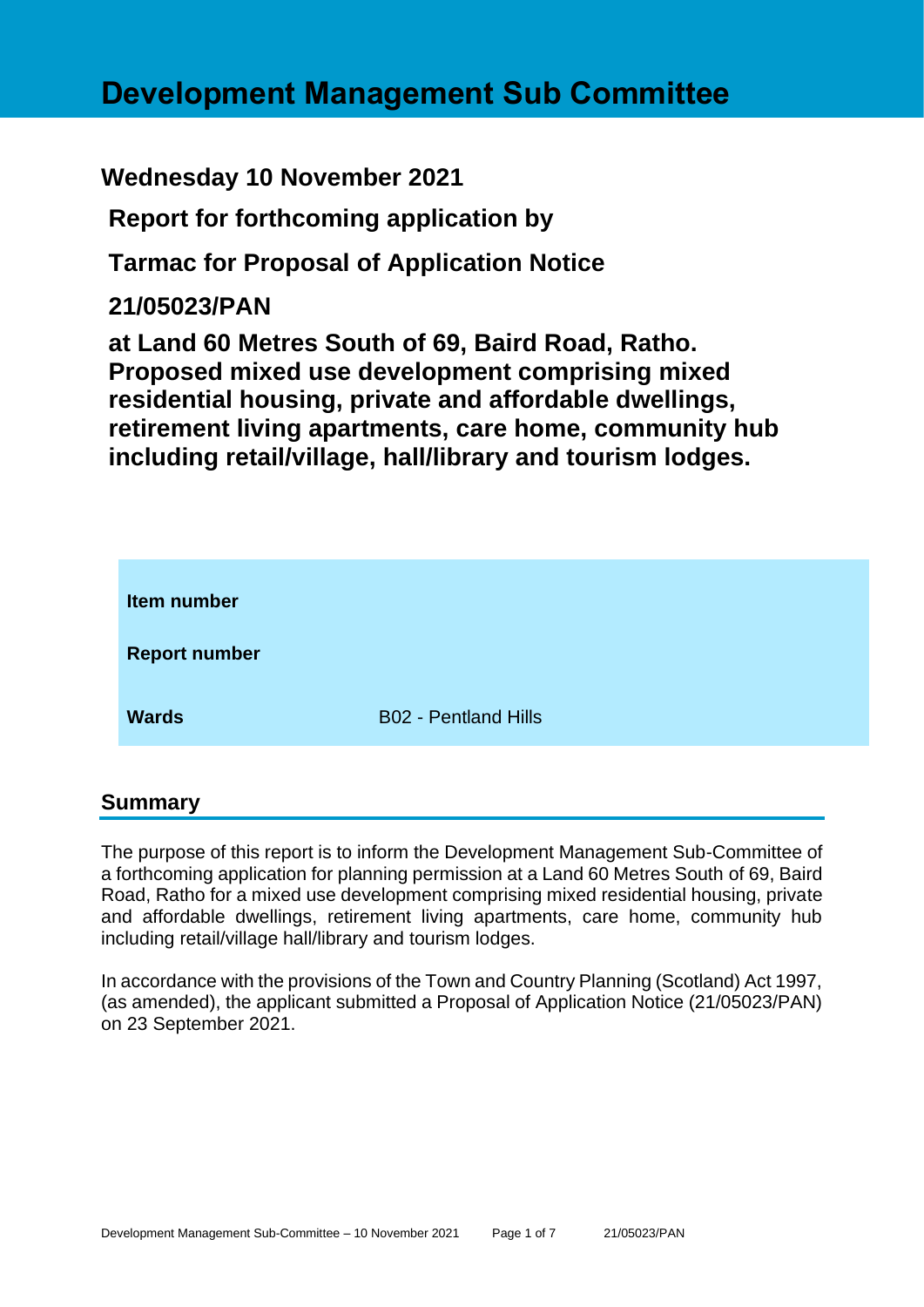# **Links**

**Coalition pledges Council outcomes**

**Single Outcome Agreement**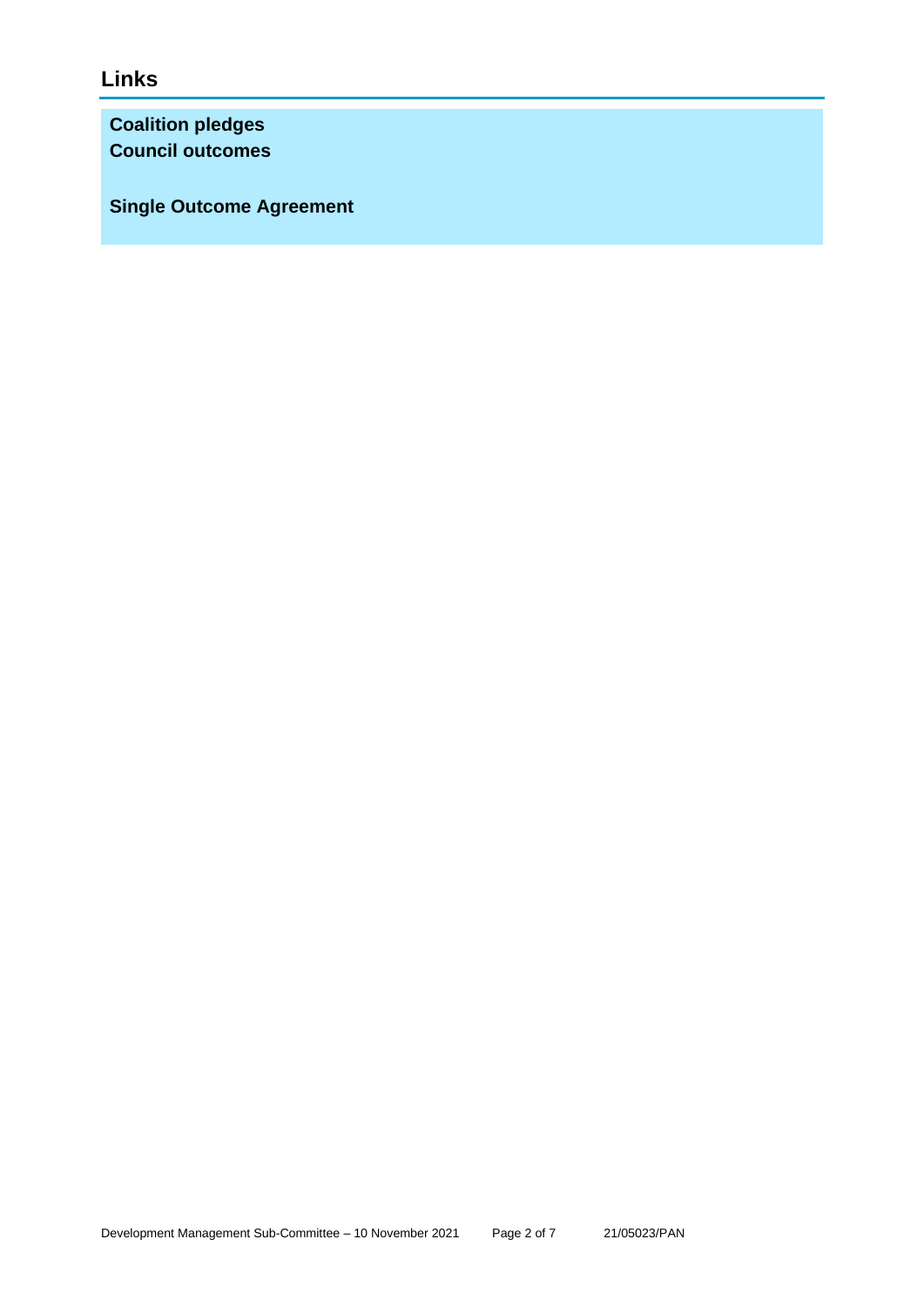# **Recommendations**

**1.1** It is recommended that the Committee notes the key issues at this stage and advises of any other issues.

### **Background**

#### **2.1 Site description**

The proposed site is an elongated area of agricultural and wooded land that runs along the northern edge of Ratho Village. The site which is approximately 32 hectares in area and extends from Braid Road in the east to the Edinburgh International Climbing Area to the west. To the north there is an embankment and the M8 and M9 spur. To the south east is the existing village of Ratho with the Union Canal forming a physical barrier between the existing village and the majority of the proposed development site.

The site is covered by a number of designations within the Edinburgh Local Development Plan (LDP). These are:

- − Countryside Policy Area
- − Special Landscape Area (approximately 50% of the site area) and
- − Local Nature Conservation Area Site (towards southern end of the site).

The Ratho Conservation Area is located to the south east of the site. Greenbelt land is located to the east of the site.

This application site is located within the Ratho Conservation Area.

#### **2.2 Site History**

There is no relevant planning history for this site.

#### **Main report**

#### **3.1 Description of the Proposal**

Proposed mixed use development comprising mixed residential housing, private and affordable dwellings, retirement living apartments, care home, community hub including retail/village hall/library and tourism lodges.

#### **3.2 Key Issues**

The key considerations against which the eventual application will be assessed include whether:

#### **a) the principle of the development is acceptable in this location.**

The site is located within the countryside as identified on the Local Development Plan (LDP) Proposals Map. The site also includes land designations for Special Landscape Area and Local Conservation Area.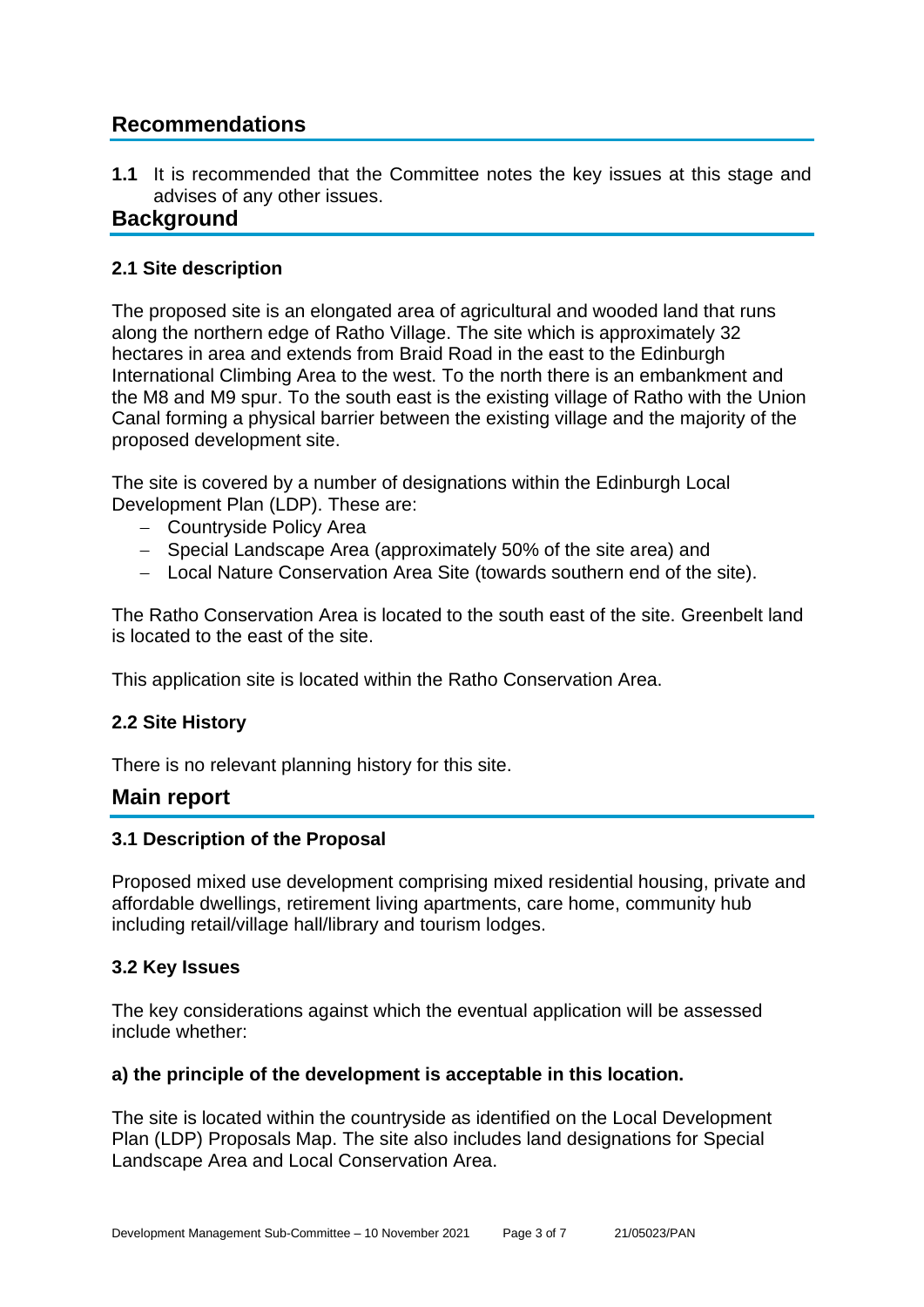The site must be assessed against all relevant policies within the LDP including LDP Policy Env 10 (Development in the Green Belt and Countryside). The Council's nonstatutory planning guidance such as the Council's 'Guidance for Development in the Countryside and Green Belt' will also need to be considered by the applicant.

The proposal must comply with LDP Policy Hou 1 (Housing Development) which provides criteria for assessing whether greenfield/countryside housing proposals are acceptable.

The proposed retail and commercial uses including the tourism lodges on site must comply with the relevant policies within the LDP.

#### **b) the design, scale and layout are acceptable within the character of the area; and does the proposal comply with the Edinburgh Design Guidance.**

The applicant will be required to comply with all relevant design policies within the LDP as well as non-statutory guidance where applicable (e.g. Edinburgh Design Guidance).

A Design and Access Statement will be required to support the application.

An assessment of the impacts on amenity of neighbouring and future occupiers, as set out in LDP Policy Des 5 (Development Design - Amenity) is also required. This will include the requirement for greenspace provision, in accordance with LDP Policy Hou 3 (Private Greenspace in Housing Development) and a Noise Impact Assessment should be submitted as part of the application.

#### **c) access arrangements are acceptable in terms of road safety and transport accessibility.**

LDP transport policies will apply to the proposal. The applicant will be required to provide transport information including a travel plan and will need to demonstrate how the proposal complies with parking standards including service arrangements and cycle parking provision.

#### **d) there are any other environmental factors that require consideration.**

The applicant will be required to submit sufficient information to demonstrate that the site can be developed without having a detrimental impact on the environment.

In order to support the application, the following documents will be submitted:

- Pre-Application Consultation Report;
- Planning Statement;
- Design and Access Statement;
- Townscape and Visual Impact Assessment;
- Sustainability Form S1;
- Daylight, Privacy and Overshadowing Information;
- Transport Assessment;
- Waste Management Information and Servicing Strategy;;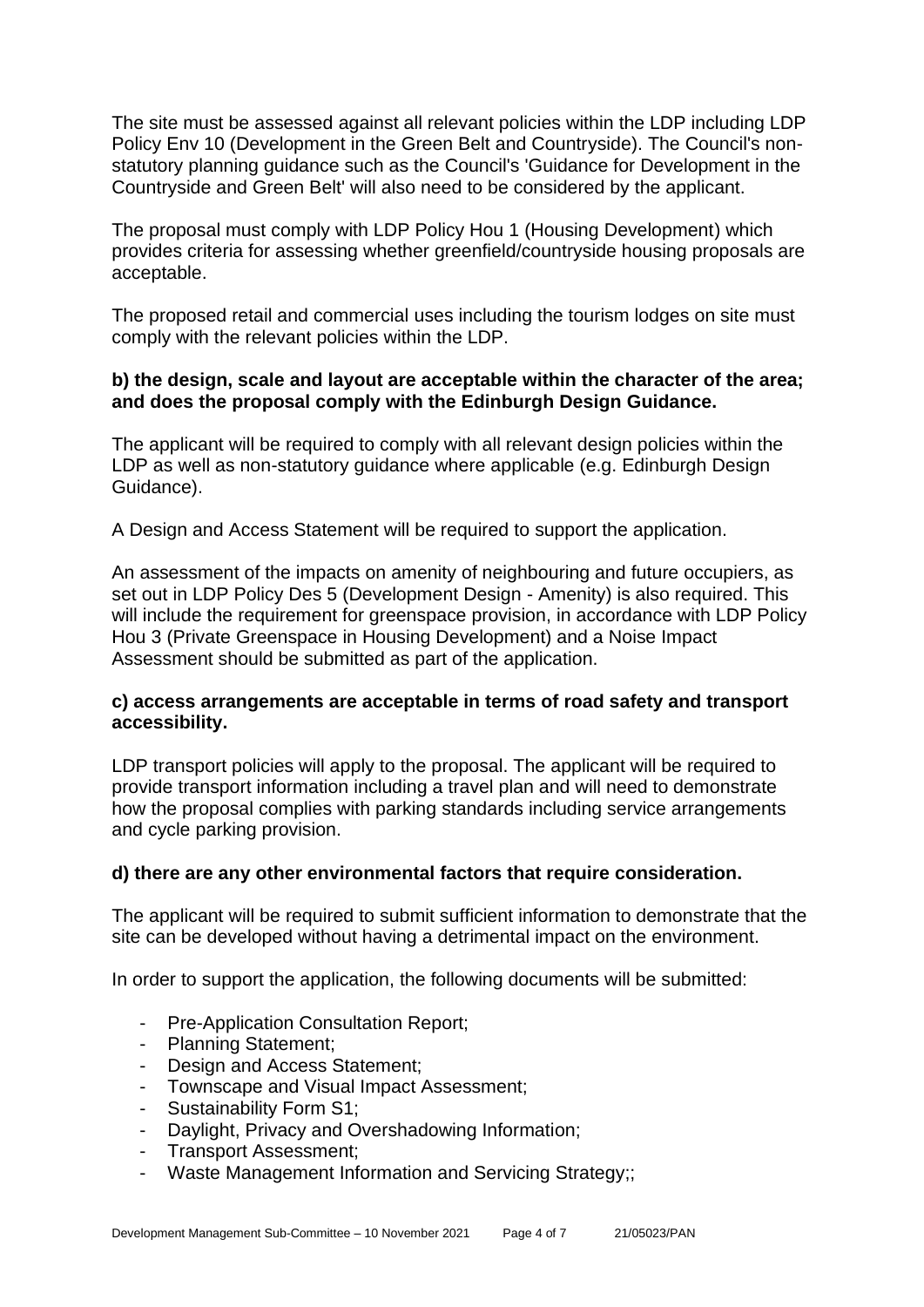- Ground investigations/Site investigations;
- Flood Risk Assessment, Drainage Information and Surface Water Management Plan.
- Noise Impact Assessment;
- Retail Impact Information;
- Air Quality Impact Assessment;
- Landscape Management and Maintenance Plan and
- Protected Species/Ecology Information.

As the application will fall under Schedule 2 of The Town and Country Planning (Environmental Impact Assessment) Regulations 2017. The Planning Authority is therefore required, by law, to undertake screening to determine whether an Environmental Impact Assessment is required.

#### **3.3 Assessment**

This report highlights the main issues that are likely to arise in relation to the various key considerations. This list is not exhaustive and further matters may arise when the new application is received, and consultees and the public have the opportunity to comment.

## **Financial impact**

**4.1** The forthcoming application may be subject to a legal agreement.

### **Risk, Policy, compliance and governance impact**

**5.1** Provided planning applications are determined in accordance with statutory legislation, the level of risk is low.

### **Equalities impact**

**6.1** This is a pre-application report. When a planning application is submitted it will be assessed in terms of equalities and human rights.

#### **Sustainability impact**

**7.1** A sustainability statement will need to be submitted with the application.

#### **Consultation and engagement**

#### **8.1 Pre-Application Process**

There is no pre-application process history.

#### **8.2 Publicity summary of representations and Community Council comments**

The Proposal of Application Notice outlined arrangements for a formal public event, involving an online exhibition and a 'live and interactive' consultation event to be held on the 1 December 2021 between 6.00 p.m. and 8.00 pm. During the event, representatives of the applicant and their consultants will be available to answer questions via a live chat facility.